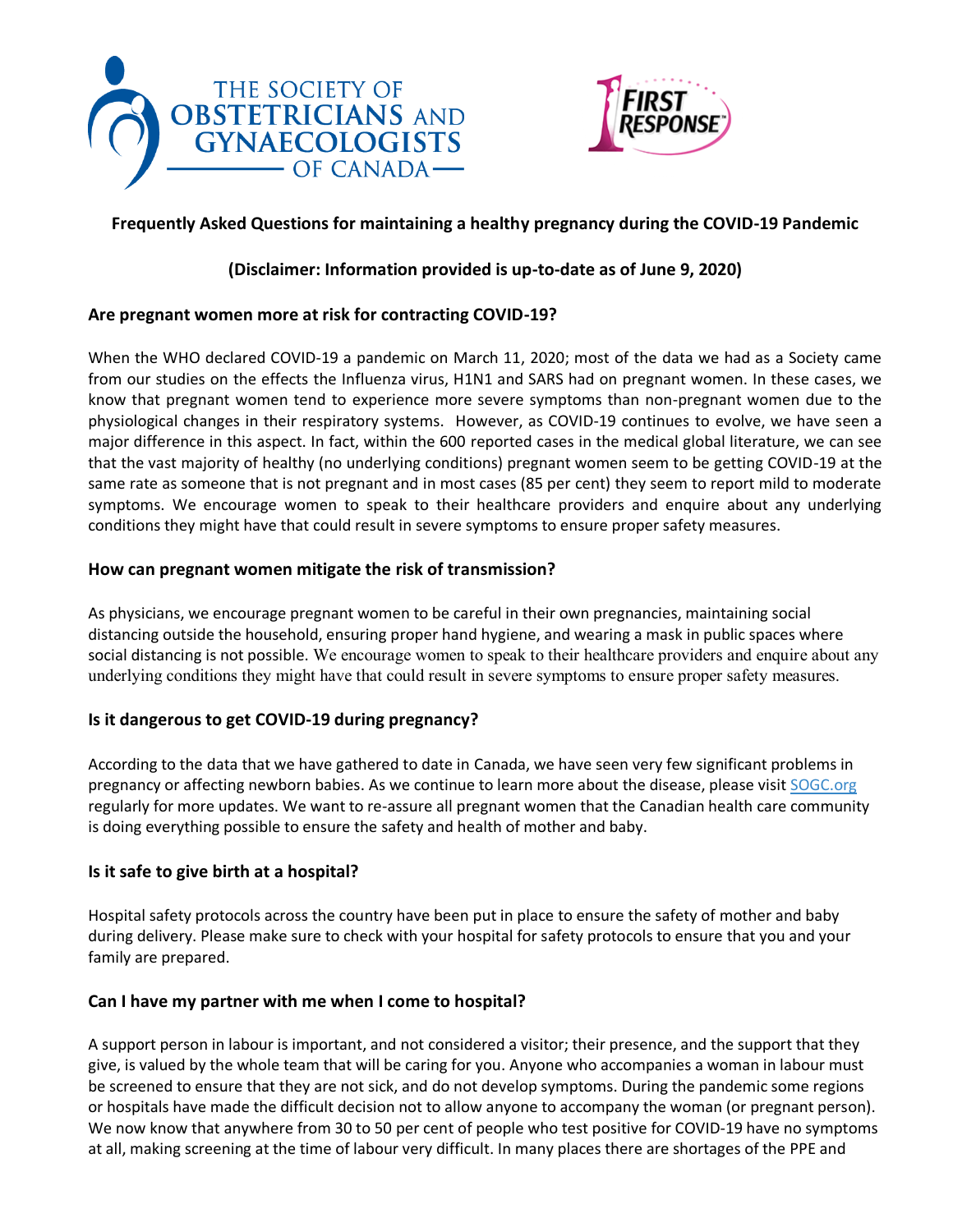staff, to ensure that accompanying persons are not sick, do not become sick, and do not pose a risk to anyone else on the unit. Check with the facility where you are planning to give birth to find out if you will be able to bring someone with you. In almost all cases you will be limited to one person, or possibly to one person plus a doula. A restriction to one person means only one per person with no hand offs/tag teaming. Come prepared to stay with the laboring women throughout labour. In most cases support persons will not be able to re-enter if they leave the room, nor to order in food. The person who you have identified should take extra precautions to avoid exposure to COVID-19 during the weeks leading up to your due date, practicing meticulous hand hygiene and physical distancing.

## **Can a newborn baby get COVID-19?**

We know of approximately 600 cases of pregnancies where there has been a COVID infection reported. Out of the 40 per cent of moms that delivered, we know the vast majority of newborn babies (90 per cent) have been born with no evidence of COVID-19. In a small number of cases, there has been some evidence of non-negative testing, however these are exceptional circumstances of vertical transmission (mother passing on virus to fetus) for which we don't have any substantial evidence that this is definitive, if anything these cases seem to be exceptionally rare. As we continue to learn more about the disease, please visit [SOGC.org](https://sogc.org/) regularly for more updates.

## **Is breastfeeding allowed for a patient with COVID-19 that is not showing any symptoms?**

If the patient is not showing COVID-19 symptoms, Canadian health care experts and the Canadian Pediatric Society encourage breastfeeding. Please ensure to wear a mask and practice hand hygiene before feeding the newborn baby. Please visit [SOGC.org/COVID](https://sogc.org/COVID?fbclid=IwAR0Nn8wcq2TtOkfaPuDLS1tZHofYBrIBx0mfWBKoT4VkoVpWVgFQz70zc_U) for more information on breastfeeding during COVID-19.

## **Is it necessary to wear PPE with a newborn baby at home?**

If both parents have not tested positive for COVID-19, we encourage the family to go back home and take care of their newborn as they normally would do so. PPE inside the household is not needed in this case.

## **What are the recommendations for visitors once your baby arrives?**

We understand a new baby is a very exciting moment in the lives of everyone involved. However, as much as we are starting to see the curve flatten in many parts of the country, this is a time in our history for moms and dads to evaluate who is vital to be seen in the early stages of a baby's life. This is a personal decision that every parent must make, while a grandparent that is offering childcare support is acceptable, we would not encourage social gatherings to introduce the new baby. As much as possible, we encourage the use of digital apps to introduce your newborn virtually or if weather permits, a short walk around the park maintaining social distancing can be a good option. Please remember to always wash your hands regularly.